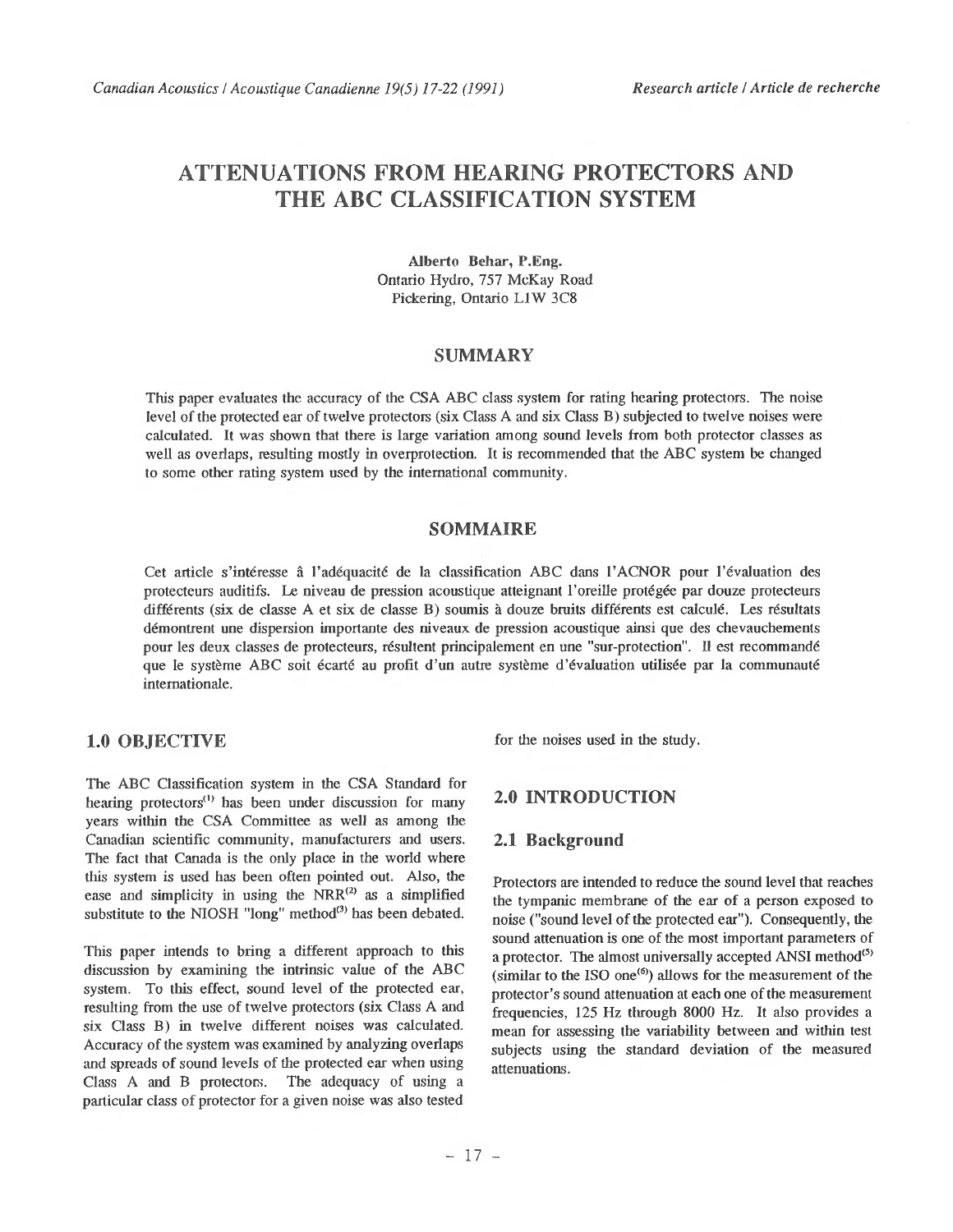Results from the measurement of the attenuation of protectors are used to:

- (a) determine if a protector is appropriate for a given noise by calculating the sound level of the protected ear, and
- (b) compare protectors.

A variety of methods allow for the calculation of the sound level of the protected ear, using attenuation values measured in laboratories around the world. It is well known that those attenuations are higher than these obtained in real world situations. Because all classification methods use the same source of information, (laboratory measured attenuations), the same criticism regarding non-realistic results applies to all and everyone of the prediction methods.

# **2.2 The ABC Classification System**

The CSA Standard on hearing protectors provides details on how to classify a protector into Class A, B or C according to the attenuation measured as per the ANSI Standard. No provisions are made for using the standard deviation of the measurements.

The CSA classification system was originated as an attempt to set performance requirements for plugs and muffs. It was incorporated in the CSA Standard Z94.2-1965<sup>(4)</sup>. Later, the system was modified following a proposal by Berger<sup>(8)</sup>. The attenuation of the hearing protectors was reduced to reflect their performance in real life situations. To that effect, Class A protectors were derated by 4 dB, Class B by ten and Class C by eight. To simpligy the derating and in a somehow arbitrary manner, no difference was made between derating of plugs and muffs.

# **2.3 Use of the Measured Attenuation**

Attenuation results are used in one of the following ways:

(a) To calculate the sound level of the protected ear. This is the approach taken by the international community using the NIOSH "long" method<sup>(3)</sup>, the NRR<sup>(4)</sup> and the HML<sup>(7)</sup> Method.

This approach has the advantage of allowing for the calculations of the sound level of the protected ear. In some instances it takes into account the entire spectrum of the ambient noise (NIOSH "long" method). In some others (NRR) it only uses the C-Weighted sound level of the noise. Finally, the HML method uses both A and C-weighted sound levels.

(b) To divide protectors in classes according to the mean attenuation at the measured frequencies. Use of a given class of protector depends on the time weighted average sound level the person is exposed to. This method is only used in Canada in the CSA Standard.

One advantage of this method is of being procedural: no calculations are needed to determine the class of the protector to be used.

# **3.0 MATERIAL**

Twelve different noises (No. 1 through No. 12) and twelve protectors (A through L) were used in this study. Some of the noises are real (measured in real life situations), while other are shaped artificially. Details of the noises are presented in Table 1, Figure 1 and Figure 2. They were chosen so that to cover a wide variety of spectra. Details of the twelve protectors (six Class A and six Class B), their attenuations and CSA classes are presented in Table 2. All data are those supplied by manufacturers.

**TABLE 1 NOISES USED IN THE STUDY** 

|                |                        | Sound Levels, dB* |       |       |                                    |     |     |      |      |      |      |  |  |
|----------------|------------------------|-------------------|-------|-------|------------------------------------|-----|-----|------|------|------|------|--|--|
| No.            |                        |                   |       |       | Octave Band Centre Frequencies, Hz |     |     |      |      |      |      |  |  |
|                | Type of Noise          | A                 | Lin   | C     | 125                                | 250 | 500 | 1000 | 2000 | 4000 | 8000 |  |  |
| 1              | Air chisel<br>chipping | 109.4             | 110.1 | 109.4 | 90                                 | 98  | 104 | 102  | 100  | 103  | 104  |  |  |
| $\overline{2}$ | $-4$ dB/oct            | 99.3              | 107.2 | 107.1 | 105                                | 101 | 97  | 93   | 89   | 85   | 81   |  |  |
| 3              | Air compressor         | 100.2             | 102.7 | 102.5 | 65                                 | 100 | 91  | 93   | 93   | 94   | 89   |  |  |
| $\overline{4}$ | Chemical<br>reactor    | 92.9              | 94.4  | 94.3  | 82                                 | 87  | 88  | 90   | 86   | 76   | 66   |  |  |
| 5              | $+4$ dB/oct            | 111.9             | 112.2 | 110.4 | 86                                 | 90  | 94  | 98   | 102  | 106  | 110  |  |  |
| 6              | <b>Bell</b> shape      | 95.4              | 96.1  | 95.9  | 82                                 | 86  | 90  | 90   | 90   | 86   | 82   |  |  |
| $\overline{7}$ | Blower                 | 94.8              | 95.8  | 95.7  | 86                                 | 87  | 88  | 90   | 90   | 84   | 72   |  |  |
| 8              | Feeding pump           | 92.8              | 94.9  | 94.8  | 82                                 | 89  | 90  | 87   | 86   | 83   | 75   |  |  |
| 9              | Wood chipper           | 102.8             | 106.5 | 106.4 | 97                                 | 102 | 102 | 95   | 95   | 91   | 85   |  |  |
| 10             | Clarifier              | 94.4              | 94.5  | 94.3  | 78                                 | 82  | 87  | 88   | 90   | 86   | 78   |  |  |
| 11             | Compressor             | 99.5              | 100.1 | 99.9  | 81                                 | 90  | 93  | 96   | 93   | 88   | 86   |  |  |
| 12             | Grinder                | 103.5             | 102.5 | 102.0 | 64                                 | 72  | 81  | 85   | 101  | 95   | 92   |  |  |

\* O ctave band levels were rounded to the nearest dB; **A ,** C and Lin levels w ere obtained by calculation and were rounded to the nearest tenth of dB

Since the objective of this paper is to compare treatment of laboratory data, no allowance is made here to compensate for the difference between laboratory and real life attenuation results.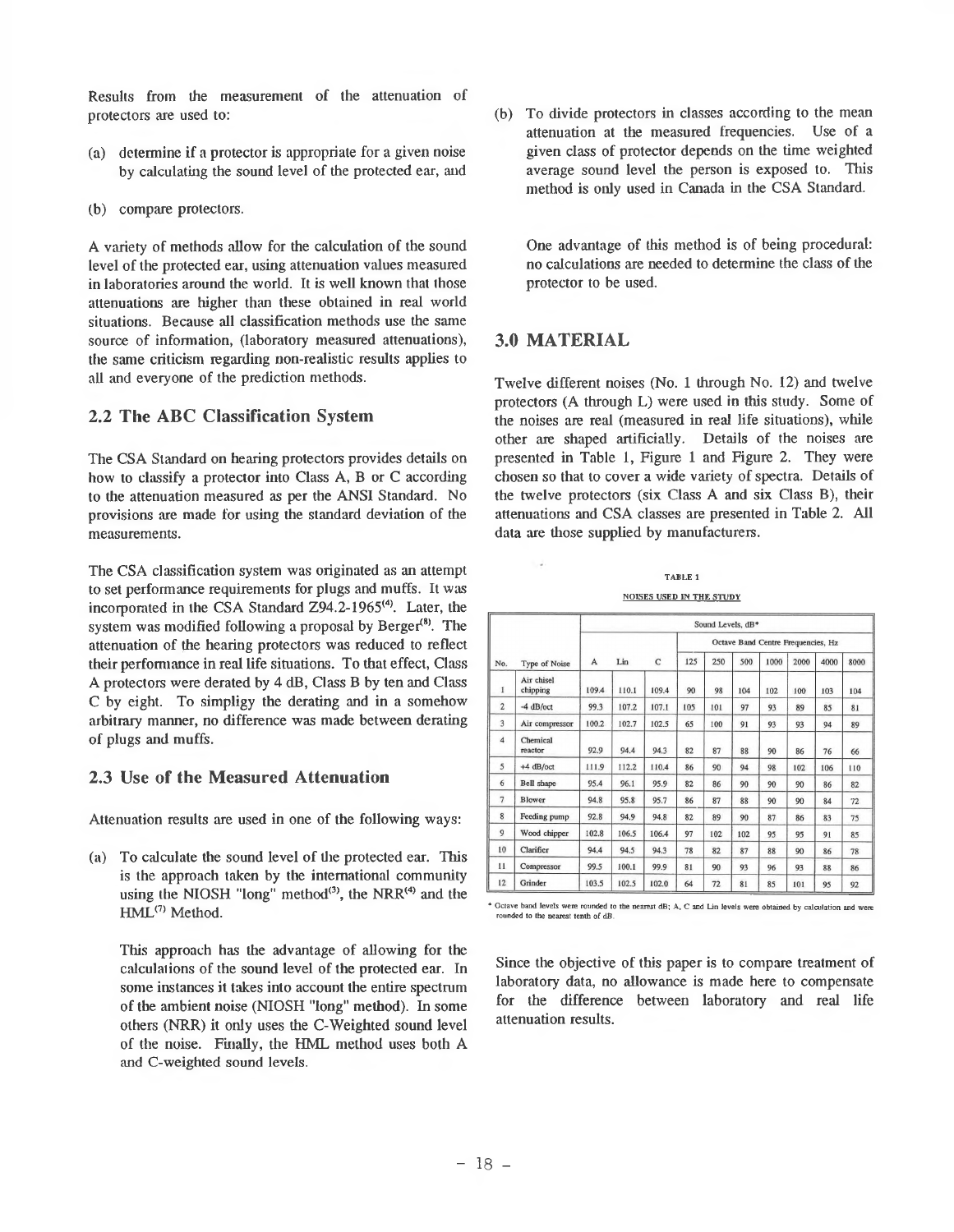#### TABLE 2

LIST OF HEARING PROTECTORS USED IN THIS STUDY

|        |                                             |                             |                 |      |      |      | Attenuation - 2 Standard Deviations, dB |      |      |      | <b>CSA</b>   |
|--------|---------------------------------------------|-----------------------------|-----------------|------|------|------|-----------------------------------------|------|------|------|--------------|
| Letter | Manufacturer                                | Model                       | Type            | 125  | 250  | 500  | 1000                                    | 2000 | 4000 | 8000 | Class        |
| A      | Willson Prod.<br>Division                   | Sound<br>Band               | Semi-<br>insert | 16.4 | 12.8 | 12.4 | 12.8                                    | 23.4 | 25.6 | 36.8 | $\bf{B}$     |
| в      | Bilsom<br>International<br>Inc.             | Prop-<br>O-Plast            | Plug            | 15.4 | 17.8 | 18.2 | 18.0                                    | 26.2 | 33.0 | 27.6 | В            |
| C      | Mine Safety<br>Appliances<br>Company        | Noise-<br>foe<br>Mark<br>IV | Muff            | 7.2  | 12.2 | 18.6 | 31.0                                    | 29.6 | 36.4 | 29.6 | A            |
| D      | American<br>Optical<br>Company              | 1720                        | Mnff            | 12.0 | 17.0 | 26.6 | 39.3                                    | 39.1 | 43.4 | 32.3 | A            |
| Е      | Cabot S.C.<br>Safety Corp.                  | $E-A-R$                     | Plug            | 23.6 | 26.0 | 26.2 | 32.2                                    | 34.4 | 39.6 | 36.4 | A            |
| F      | Mine Safety<br><b>Appliances</b><br>Company | Ear<br>De-<br>fender        | Plug            | 10.4 | 8.2  | 11.0 | 15.2                                    | 18.8 | 15.2 | 7.6  | B            |
| G      | Safety Supply<br>Canada                     | 204                         | Muff            | 7.2  | 13.2 | 20.5 | 31.2                                    | 33.4 | 35.8 | 32.5 | в            |
| н      | Glendale<br>Optical<br>Company              | GN901                       | Muff            | 8.8  | 14.8 | 25.6 | 31.2                                    | 33.8 | 37.0 | 27.6 | А            |
| ľ      | Peltor                                      | H9A                         | Muff            | 10.6 | 11.0 | 20.3 | 28.4                                    | 32.9 | 35.9 | 29.3 | $\mathbf{B}$ |
| I      | North                                       | Com-<br>Fit                 | Plug            | 15.1 | 20.5 | 25.1 | 27.4                                    | 33.8 | 42.1 | 40.8 | A            |
| K      | Cabot S.C.<br>Safety Corp.                  | Ultra<br>Fit                | Plug            | 27.5 | 28.7 | 32.1 | 28.9                                    | 26.5 | 29.6 | 39.4 | А            |
| Г      | Peltor                                      | H9P3e                       | Cap.<br>Muff    | 9.9  | 12.5 | 20.9 | 25.4                                    | 32.5 | 33.6 | 30.5 | в            |

## **4.0 METHOD AND RESULTS**

Sound levels of the protected ear, in dBA, were calculated for each of the one hundred and forty-four combination protector/noise, using the NIOSH "long" method. They are presented in Table 3. The Table also shows the CSA class of each protector and the sound level in dBA of each noise. As an example, when wearing Protector I (Class B) while exposed to the Noise 9 (SL=102.8 dBA), the noise level of the protected ear will be 84.2 dBA, while it will be 70.9 dBA, when exposed to Noise 12 (103.5 dBA).

TABLE 3 SOUND LEVELS OF THE PROTECTED EAR

|               |              | Noises (3)       |      |                         |       |      |       |      |      |      |       |      |              |       |
|---------------|--------------|------------------|------|-------------------------|-------|------|-------|------|------|------|-------|------|--------------|-------|
| Protectors    |              | No.              | 1    | $\overline{\mathbf{z}}$ | 3     | 4    | 5     | 6    | 7    | g    | 9     | 10   | $\mathbf{H}$ | 12    |
| Letter<br>(1) | Class<br>(2) | <b>SL</b><br>dBA | 1094 | 99.3                    | 100.2 | 92.9 | 111.9 | 95.4 | 94.8 | 92.8 | 102.8 | 94.4 | 99.5         | 103.5 |
| Ċ             | A            |                  | 84.4 | 84.6                    | 79.9  | 70.2 | 81.8  | 71.2 | 61.6 | 69.2 | 84.3  | 68.5 | 74.6         | 73.4  |
| D             | A            |                  | 77.9 | 79.5                    | 74.8  | 63.9 | 77.6  | 64.4 | 63.1 | 62.0 | 78.4  | 61.3 | 67.8         | 65.0  |
| E             | A            |                  | 77.2 | 71.8                    | 68.8  | 62.3 | 75.8  | 63.9 | 62.4 | 62.8 | 74.5  | 61.9 | 67.9         | 68.5  |
| н             | А            |                  | 80.8 | 82.3                    | 77.1  | 66.7 | 82.2  | 67.2 | 66.1 | 65.0 | 80.6  | 64.5 | 70.9         | 70.1  |
| J             | A            |                  | 79.2 | 77.1                    | 72.8  | 65.7 | 75.4  | 66.5 | 64.8 | 65.5 | 77.4  | 64.3 | 71.0         | 69.1  |
| к             | A            |                  | 79.4 | 70.2                    | 71.5  | 64.4 | 80.8  | 67.1 | 66.9 | 64.0 | 73.5  | 66.5 | 71.0         | 76.2  |
| A             | в            |                  | 92.3 | 85.5                    | 83.7  | 78.8 | 88.2  | 79.6 | T1.7 | 79.0 | 88.7  | 77.4 | 84.6         | 80.3  |
| $\mathbf{B}$  | $\mathbf{B}$ |                  | 87.2 | 80.9                    | 78.6  | 73.6 | 85.2  | 74.4 | 72.7 | 73.8 | 83.3  | 72.4 | 79.4         | 77.0  |
| P             | B            |                  | 97.7 | 88.0                    | 87.4  | 78.7 | 101.9 | 81.2 | 81.3 | 80.6 | 90.7  | 79.2 | 85.2         | 87.5  |
| G             | в            |                  | 82.8 | 84.1                    | 78.8  | 68.9 | 79.6  | 69.6 | 68.0 | 67.6 | 83.0  | 66.7 | 73.1         | 70.1  |
| ī             | B            |                  | 83.8 | 83.6                    | 80.8  | 70.2 | 81.7  | 70.6 | 69.4 | 68.7 | 84.2  | 67.7 | 74.4         | 70.9  |
| Ł             | в            |                  | 83.6 | 83.1                    | 87.6  | 70.0 | 81.4  | 70.5 | 69.2 | 69.0 | 83.2  | 67.9 | 74.7         | 71.4  |

Note: Sound levels were calculated using the NIOSH "long" method

(1) From Table 2 (2) As per CSA Standard (3) From Table 1

Protectors were further divided into two groups according to their CSA class: one group contains six Class A protectors and the other six Class B protectors. For each noise and class of protectors, the maximum and minimum sound levels of the protected ear, as well as their ranges were calculated. Maximums, minimums and ranges are shown in Table 4. The graph in Figure 3 shows the maximum and minimum values, while the graph in Figure 4 shows their ranges. Figure 5 shows the overlap existing between the maximum SL using a protector Class A and the minimum SL using a Class B.

## **5.0 DISCUSSION**

It is accepted that the best prediction of the sound level of the protected ear is obtained by using the NIOSH "long" method. It has also been shown, that no large differences appear between results from using the above method or anyone of the NRR and the HML methods.  $(9)$   $(10)$ 

As mentioned at the beginning, the ABC is a procedural method. As such, it implies that the use of a given type of protector, ensures a "safe" sound level of the protected ear, without having to confirm it through calculation of the noise level of the protected ear. As per the CSA Standard, a Class A protector is to be used in sound levels up to 105 dBA and a Class B up to 95 dBA. There is an implicit assumption that a Class A protector has a 10 dBA higher attenuation than a Class B.

Data in Table 4, Figure 3 and Figure 4 show that there is a wide variation among the sound levels of the protected ear among protectors of the same class. Depending of the noise involved, their range varies between 5.3 and 14.4 dBA for Class A protectors and between 7.1 dBA and 22.3 dBA for Class B protectors.

The examination of Table 3 and Figure 3 shows that there is also a large overlap between sound levels of the protected ear using Classes A and B protectors. In almost all cases, the maximum sound level of the protected ear using a Class A protectors results in a higher sound level than the lower sound level using a Class B protector, meaning that a Class A protector is not always belter than a Class B. Differences ranging between -1 dBA and +6 dBA are shown in the graph of Figure 5.

The wide variation of sound levels of the protected ear and their overlap leads us to the conclusion that there is no clear difference between sound levels of the protected ear using protectors of Class A and Class B. Therefore, there cannot be a safe guideline as to when to wear what.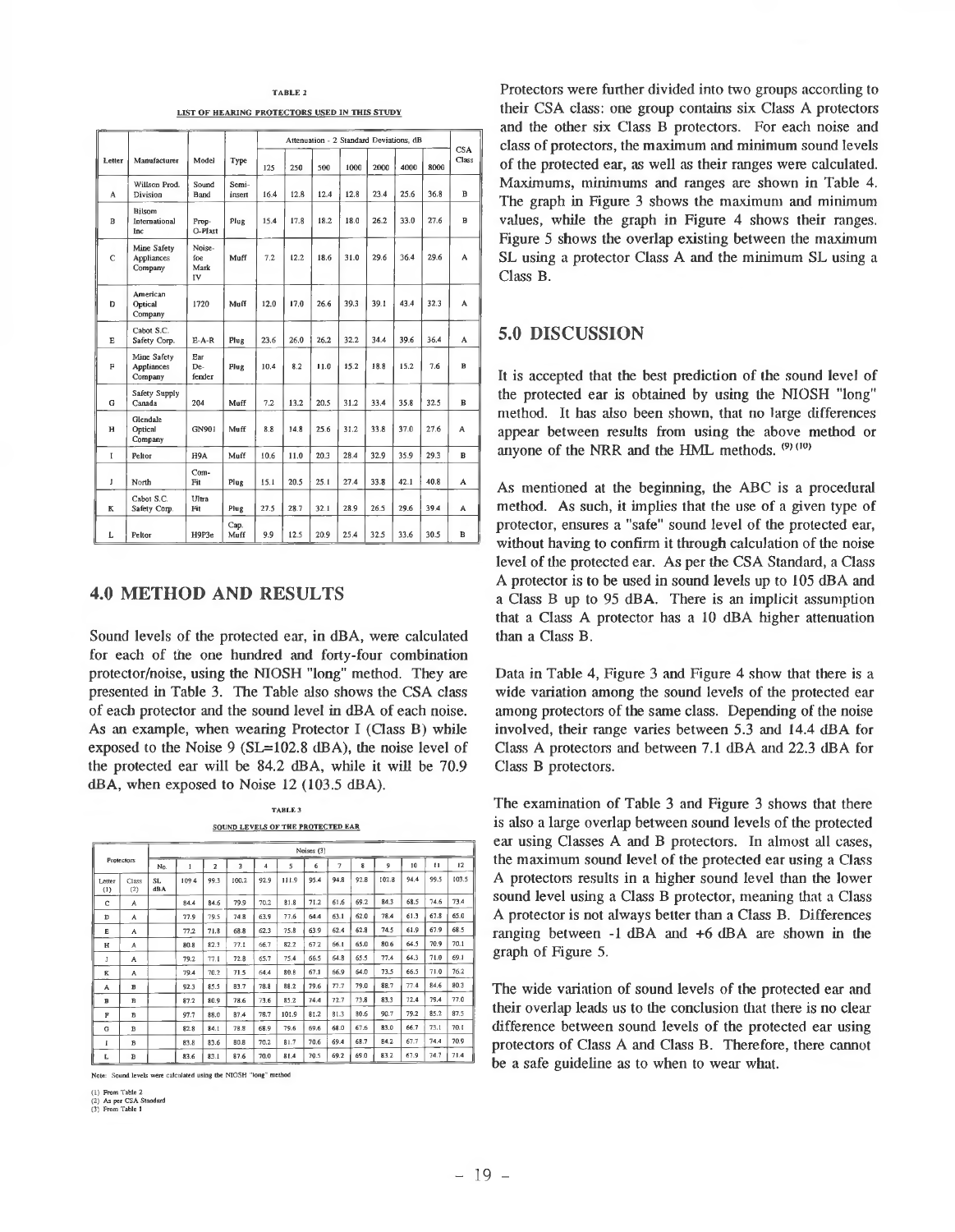#### TABLE 4

#### SOUND LEVELS OF THE PROTECTED EAR

|                            |       |            | Noises |                |       |      |       |      |      |      |       |      |      |       |
|----------------------------|-------|------------|--------|----------------|-------|------|-------|------|------|------|-------|------|------|-------|
|                            |       | No.        |        | $\overline{c}$ | 3     | 4    | 5     | 6    | 7    | 8    | 9     | 10   | 11   | 12    |
| <b>Protectors</b><br>Class | SL    | SL,<br>dBA | 109.4  | 99.3           | 100.2 | 92.9 | 111.9 | 95.4 | 94.8 | 92.8 | 102.8 | 94.4 | 99.5 | 103.5 |
|                            | Min   |            | 77.2   | 70.2           | 68.8  | 62.3 | 75.4  | 63.9 | 61.6 | 62.0 | 73.5  | 61.3 | 67.8 | 65.0  |
| A                          | Max   |            | 84.4   | 84.6           | 79.9  | 70.2 | 82.2  | 71.2 | 66.9 | 69.2 | 84.3  | 68.5 | 74.6 | 76.2  |
|                            | Range |            | 7.2    | 14.4           | 11.1  | 7.9  | 6.8   | 7.3  | 5.3  | 7.2  | 10.8  | 7.2  | 6.8  | 11.2  |
|                            | Min   |            | 82.8   | 80.9           | 78.6  | 68.9 | 79.6  | 69.6 | 68.0 | 67.6 | 83.2  | 66.7 | 73.1 | 70.1  |
| B                          | Max   |            | 97.7   | 88.0           | 87.6  | 78.8 | 101.9 | 81.2 | 81.3 | 80.6 | 90.7  | 79.2 | 85.2 | 87.5  |
|                            | Range |            | 14.9   | 7.1            | 9.0   | 9.9  | 22.3  | 11.6 | 13.3 | 13.0 | 7.5   | 12.5 | 12.1 | 17.4  |

(maximum, minimum and ranges)

Finally, Ihe validity of Table I .A of the Standard was tested against the sound levels of the protected ear calculated in Table 3. To account for the derating of 4 dB (Class A protectors) and 10 dB (Class B protectors), Table 5 was developed, where those levels were added to the levels in Table 3. Next step was to see how many protectors of each Class reduce the sound level of the protected ear to 85 dB for each one of the twelve noises. Table 6 shows the result. In this table, the first row lists noise numbers and the second their levels in dBA. Next row contains the Class of protector to be used for that noise as per Table l.A of the Standard. The following two rows show the number of protectors from this study that will satisfy the requirement of reducing the noise level of the protected ear to the required 85 dBA (or less).

Table 6 shows that, for instance, for noise No. 1 (SL=109.4 dBA), the CSA requirement is for a combination of a plug and a muff. However five of the six Class A protectors will be sufficient by themselves without being used in combination. Therefore the CSA recommendation will result in overprotection.

In the case of noise No. 2 only four of the six Class A protectors will provide the required reduction.

The last row of the table summarizes the findings:

- (a) in only one case (noise No. 3) all six Class A are adequate and none of the Class B could be used. Therefore, the Class system works.
- (b) in six cases (noises No. 2, 4, 7, 8, 9 and 10) not all protectors of the assigned classes are adequate, and

(c) in five cases (noises No. 1, 5, 6, II and 12) protectors of a lower class will also be sufficient.

Therefore, in one out of twelve cases, the Class system works correctly.

# **6.0 CONCLUSIONS**

As stated before, the conclusions of this study apply only to:

- (a) protectors and noises studies here, and
- (b) to attenuations provided by manufacturers. No derating for real life situations has been done.

The CSA Standard ABC classification and selection method is supposed to insure a proper protection of wearer's hearing by dividing protectors into Classes A, B and C and indicating the maximum sound level the person should be exposed to. Those maximum levels are:

105 dBA for protectors Class A 95 dBA for protectors Class B, and 89 dBA for protectors Class C.

The obvious implication is that the attenuations from protectors Class A are at least 10 dBA higher than those of Class B and 16 dB than those of Class C.

Results from this study show that this is not the case and that there are large variations and overlaps between sound levels of the protected ear when wearing either Class A or Class B protectors. There is a basic inconsistency in the results of assigning a particular Class of protector for a given noise, as hown in Table 6.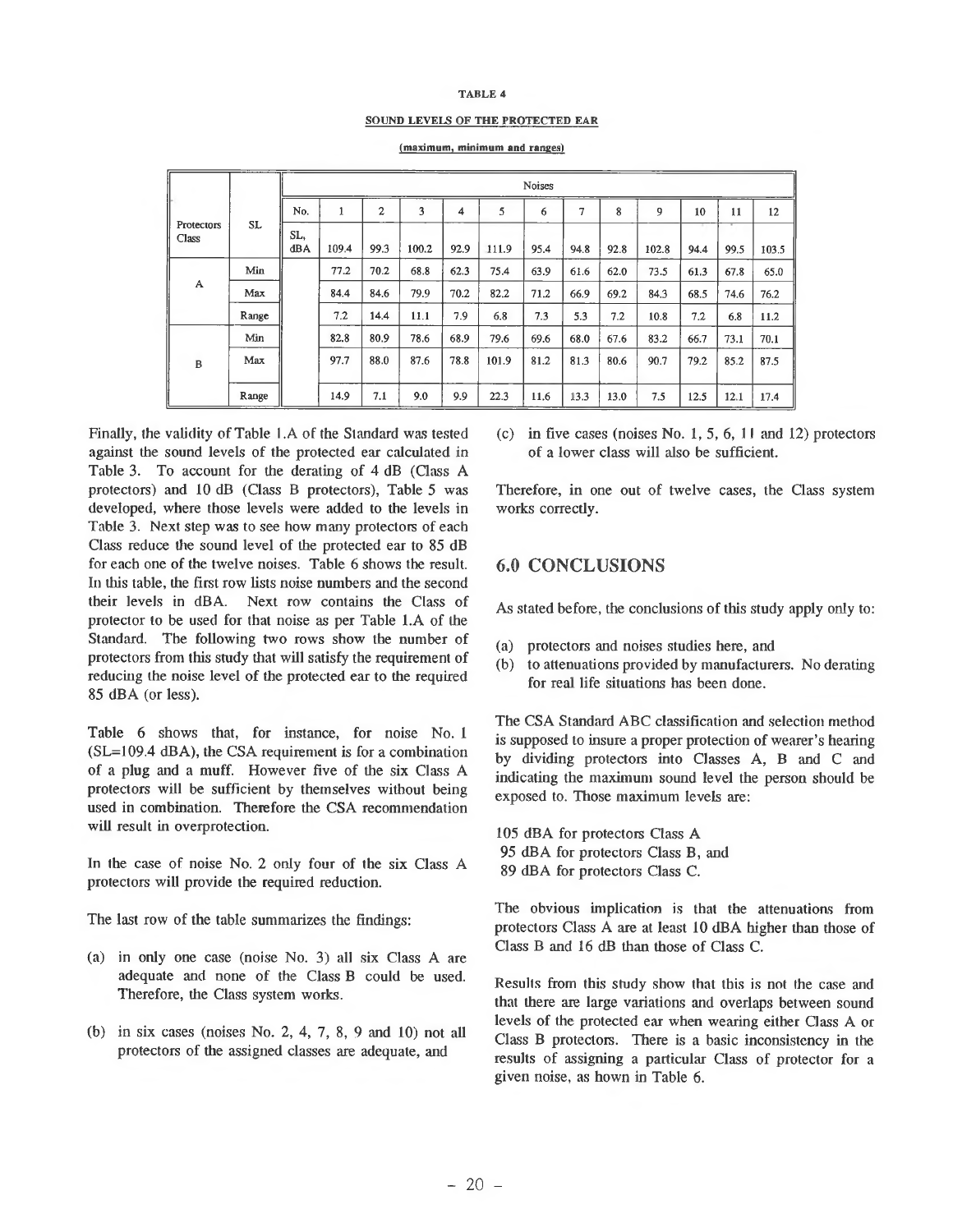The conclusion is that the Class ABC system is not a reliable one and should be replaced by other method (or methods, as done by the ISO), developed on a more scientific basis and recognized by the scientific community. The conclusion is that the Class ABC system is not a reliable one and should be replaced by other method (or methods, as done by the ISO), developed on a more scientific basis and recognized by the scientific community.

## **REFERENCES**

- (1) CSA Z94.2-M1984: Hearing Protectors
- (2) "Noise Labelling Requirements for Hearing Protectors" Fed. Register 42:190 (September 1979) p.p. 56139-147
- (3) HEW Publication No. (NTOSH) 76-120: List of Personal Hearing Protectors and Attenuation Data (1975)
- (4) Shaw, E.: The Canadian Standard Association Classification of Hearing Protectors in P.W. Albert: Editor: Personal Hearing Protection in Industry, Raven Press, NY, 1982 (91-99)
- (5) ANSI Standard S I2.6-1984: Method for the Measurement of the REal-Ear Attenuation of Hearing Protectors
- (6) ISO 4869-1 Acoustics Hearing Protectors Part 1: Subjective Method for the Measurement of Sound Attenuation (1990)
- (7) Lundin, R.: Three Methods for Calculating the Attenuation Index of a Hearing Protector S-260 50. Billesholm, Sweden: Bilsom, A.B., 1987
- (8) Berger, E.H.: Letter to Dr. S. Forshaw, April 1983
- (9) Behar, A.: Attenuation of Hearing Protectors and the NRR Factor, Am.Ind.Hyg.Assoc.J.42:904-908 (1981)
- (10) Behar, A.: The High, Medium and Low Method A Better Noise Reduction Rating? Am.Ind.Hyg.Assoc.J.51:659-662 (1990)

TABLE 5 SOUND LEVELS OF THE PROTECTED EAR

| Protectors |       | Noises    |       |      |       |                  |       |      |      |      |       |      |      |       |
|------------|-------|-----------|-------|------|-------|------------------|-------|------|------|------|-------|------|------|-------|
|            |       | No.       | 1     | 2    | 3     | $\boldsymbol{A}$ | 5     | 6    | 7    | 8    | 9     | 10   | 11   | 12    |
| Letter     | Class | SL<br>dBA | 109.4 | 99.3 | 100.2 | 92.9             | 111.9 | 95.4 | 94.8 | 92.8 | 102.8 | 94.4 | 99.5 | 103.5 |
| C          | A     |           | 88.4  | 88.6 | 83.9  | 74.2             | 85.8  | 75.2 | 65.6 | 73.2 | 88.3  | 72.5 | 78.6 | 77.4  |
| D          | A     |           | 81.9  | 83.5 | 78.8  | 67.9             | 81.6  | 68.4 | 67.1 | 66.0 | 82.4  | 65.3 | 71.8 | 69.0  |
| Е          | A     |           | 81.2  | 75.8 | 72.8  | 66.3             | 79.8  | 67.9 | 66.4 | 66.8 | 78.5  | 65.9 | 71.9 | 72.5  |
| H          | A     |           | 84.8  | 86.3 | 81.1  | 70.7             | 86.2  | 71.2 | 70.1 | 69.0 | 84.6  | 69.4 | 74.9 | 74.1  |
| Ĵ          | A     |           | 83.2  | 81.1 | 76.8  | 69.7             | 79.4  | 70.5 | 68.8 | 69.5 | 81.4  | 68.3 | 75.0 | 73.1  |
| K          | A     |           | 83.4  | 74.2 | 75.5  | 68.4             | 84.8  | 71.1 | 70.9 | 68.0 | 77.5  | 70.5 | 75.0 | 80.2  |
| А          | B     |           | 102.3 | 95.5 | 93.7  | 88.8             | 98.2  | 89.6 | 87.7 | 89.0 | 98.7  | 87.4 | 94.6 | 90.3  |
| $\bf{B}$   | в     |           | 97.2  | 90.9 | 88.6  | 83.6             | 95.2  | 84.4 | 82.7 | 83.8 | 93.3  | 82.4 | 89.4 | 87.0  |
| F          | B     |           | 107.7 | 98.0 | 97.4  | 88.7             | 111.9 | 91.2 | 91.3 | 90.6 | 100.7 | 89.2 | 95.2 | 97.5  |
| G          | в     |           | 92.8  | 94.1 | 88.8  | 78.9             | 89.6  | 79.6 | 78.0 | 77.6 | 93.0  | 76.7 | 83.1 | 80.1  |
| I          | в     |           | 93.8  | 93.6 | 90.8  | 80.2             | 91.7  | 80.6 | 79.4 | 78.7 | 94.2  | 77.7 | 84.4 | 80.9  |
| г          | в     |           | 93.6  | 93.1 | 97.6  | 80.0             | 91.4  | 80.5 | 79.2 | 79.0 | 93.2  | 77.9 | 84.7 | 81.4  |

Note: Sound levels were calculated following the procedure in the NIOSH "long" method and then 4 dB were added to all Class A protectors and 10 dB to all Class B protectors.

|--|--|

#### PROTECTOR'S CLASS AS PER THE CSA STANDARD

| <b>NOISE</b><br><b>NUMBER</b>           |                                        |          | $\mathbf{z}$ | 3          | 4    | s                                   | 6    | 7    | 8              | $\mathbf{9}$   | 10             | 11             | 12    |
|-----------------------------------------|----------------------------------------|----------|--------------|------------|------|-------------------------------------|------|------|----------------|----------------|----------------|----------------|-------|
| SL, dBA                                 |                                        | 109.4    | 99.3         | 100.2      | 92.9 | 111.9                               | 95.4 | 94.8 | 92.8           | 102.8          | 94.4           | 99.5           | 103.5 |
| THE CSA                                 | <b>CLASS AS PER</b><br><b>STANDARD</b> |          | A            | A          | в    | A plug<br>$+$ A or<br><b>B</b> muff | A    | B    | в              | A              | B              | A              | A     |
| <b>NUMBER</b><br>OF                     | Class<br>A                             | 5        | 4            | 6          | N/A  | $\overline{\bf{4}}$                 | 6    | N/A  | N/A            | 5              | N/A            | 6              | 6     |
| PROTEC-<br><b>TORS</b>                  | Class<br>R                             | $\theta$ | 0            | $\Omega$   | 4    | $\bf{0}$                            | 4    | 4    | 4              | $\Omega$       | 4              | 3              | ٩     |
| <b>CORRECT CLASS</b><br><b>ASSIGNED</b> |                                        | NO.      |              | <b>YES</b> | NO   | NO.                                 | NO   | NO.  | N <sub>O</sub> | N <sub>O</sub> | N <sub>O</sub> | N <sub>O</sub> | NO.   |